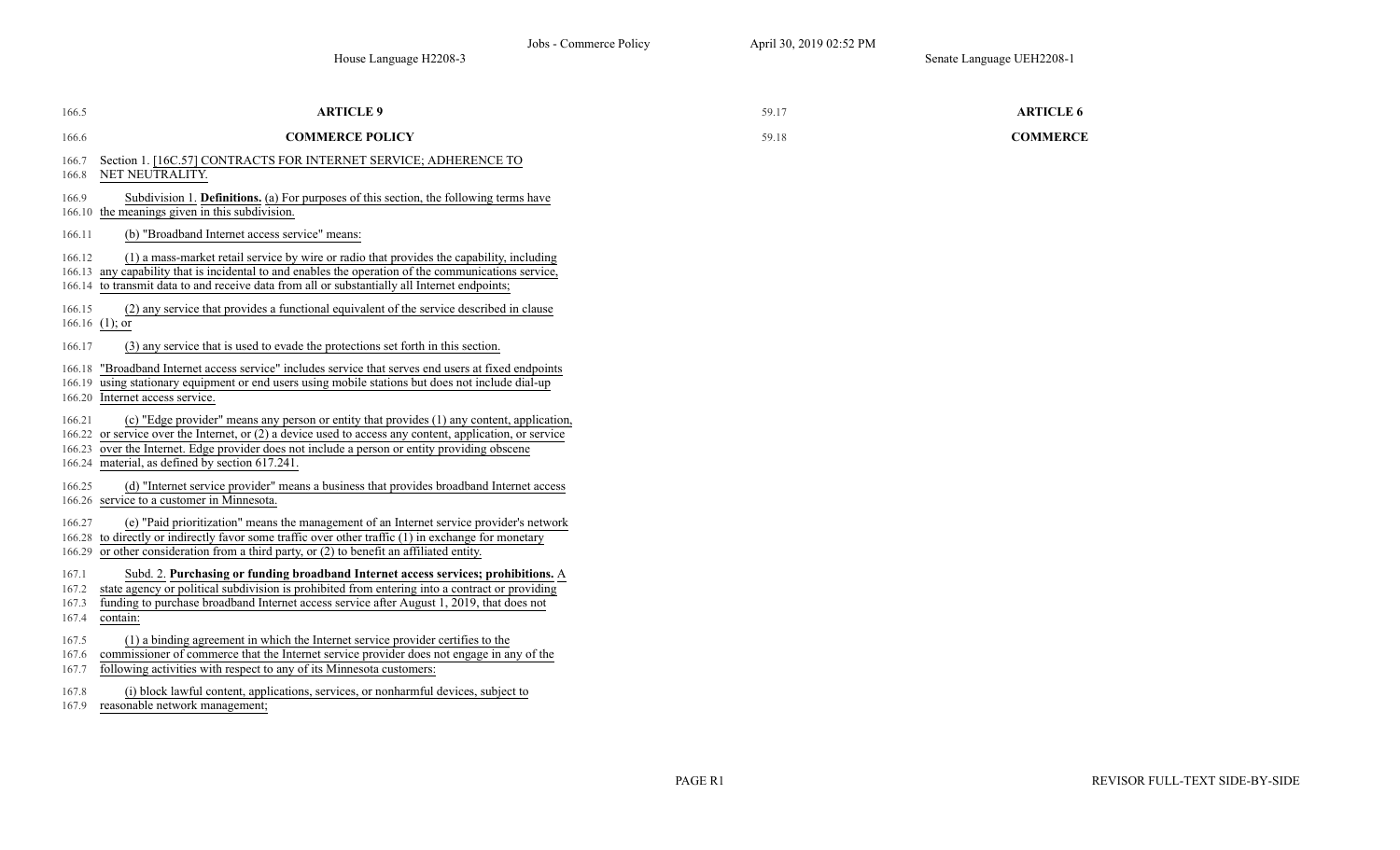- 167.10 (ii) impair, impede, or degrade lawful Internet traffic on the basis of Internet content, 167.11 application, or service, or use of a nonharmful device, subject to reasonable network 167.12 management; 167.13 (iii) engage in paid prioritization; 167.14 (iv) unreasonably interfere with or unreasonably disadvantage: 167.15 (A) a customer's ability to select, access, and use broadband Internet service or lawful 167.16 Internet content, applications, services, or devices of the customer's choice; or 167.17 (B) an edge provider's ability to provide lawful Internet content, applications, services, 167.18 or devices to a customer, except that an Internet service provider may block content if the 167.19 edge provider charges or intends to charge a fee to the Internet service provider for the 167.20 content; or 167.21 (v) engage in deceptive or misleading marketing practices that misrepresent the treatment 167.22 of Internet traffic or content; and 167.23 (2) provisions requiring the state agency or political subdivision, upon determining the 167.24 Internet service provider has violated the binding agreement under clause (1), to unilaterally 167.25 terminate the contract for broadband Internet access service and require the Internet service 167.26 provider to remunerate the state agency or political subdivision for all revenues earned 167.27 under the contract during the period when the violation occurred. 167.28 Subd. 3. **Other laws.** Nothing in this section (1) supersedes any obligation or 167.29 authorization an Internet service provider may have consistent with or as permitted by 167.30 applicable law to address the needs of emergency communications or law enforcement, 167.31 public safety, or national security authorities, or (2) limits the provider's ability to meet the 167.32 needs under clause (1). 168.1 Subd. 4. **Exception.** This section does not apply to a state agency or political subdivision 168.2 that purchases or funds fixed broadband Internet access services in a geographic location 168.3 where broadband Internet access services are only available from a single Internet service 168.4 provider or who is a recipient of grant funding under section 116J.395. 168.5 Subd. 5. **Enforcement.** A violation of the certification provided under subdivision 2 168.6 must be enforced by the commissioner of commerce. An Internet service provider who 168.7 materially or repeatedly violates this section is subject to a fine of not more than \$1,000 for 168.8 each violation. A fine authorized by this section may be imposed by the commissioner, 168.9 through a civil action brought by the commissioner under section 45.027, or by the attorney
- 168.10 general under section 8.31 on behalf of the state of Minnesota. Fines collected under this
- 168.11 subdivision must be deposited into the state treasury.

59.19 Section 1. Minnesota Statutes 2018, section 46.131, subdivision 11, is amended to read: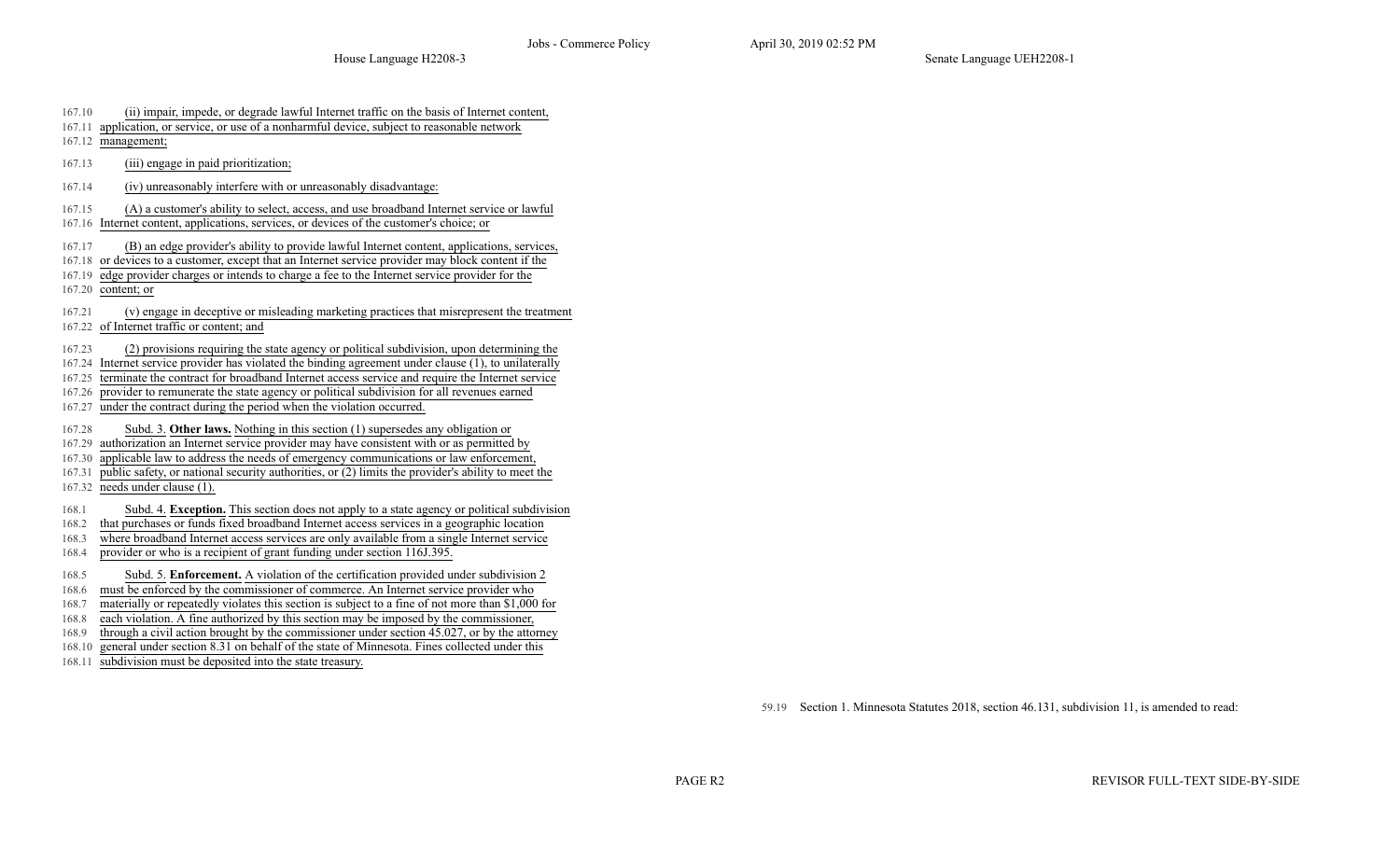| 59.20      | Subd. 11. Financial institutions account; appropriation. (a) The financial institutions              |
|------------|------------------------------------------------------------------------------------------------------|
| 59.21      | account is created as a separate account in the special revenue fund. The account consists           |
| 59.22      | of funds received from assessments under subdivision 7, examination fees under subdivision           |
| 59.23      | 8, and license and renewal fees under section 216C.437, subdivision 12. Earnings, including          |
| 59.24      | interest, dividends, and any other earnings arising from account assets, must be credited to         |
| 59.25      | the account.                                                                                         |
| 59.26      | (b) The account consists of funds received from assessments under subdivision 7,                     |
| 59.27      | examination fees under subdivision 8, and funds received pursuant to subdivision 10 and              |
| 59.28      | the following provisions: sections 53B.09; 53B.11, subdivision 1; and 58A.045, subdivision           |
| 59.29      | 2.                                                                                                   |
| 59.30      | $\leftrightarrow$ (c) Funds in the account are annually appropriated to the commissioner of commerce |
| 59.31      | for activities under this section.                                                                   |
| 59.32      | <b>EFFECTIVE DATE.</b> This section is effective July 1, 2019.                                       |
| 60.1       | Sec. 2. Minnesota Statutes 2018, section 46.131, is amended by adding a subdivision to               |
| 60.2       | read:                                                                                                |
| 60.3       | Subd. 12. Limitations on assessments. The sum of the assessments levied under                        |
| 60.4       | subdivision 7 for a fiscal period beginning on July 1 and ending June 30 thereafter shall not        |
| 60.5       | exceed 100 percent of the sum of the assessments levied for the fiscal period beginning one          |
| $\sqrt{2}$ |                                                                                                      |

- 60.6 year prior.
- 60.7 **EFFECTIVE DATE.** This section is effective the day following final enactment.

168.12 Sec. 2. Minnesota Statutes 2018, section 47.59, subdivision 2, is amended to read:

- 168.13 Subd. 2. **Application.** Extensions of credit or purchases of extensions of credit by
- 168.14 financial institutions under sections 47.20, 47.21, 47.201, 47.204, 47.58, 47.60, 48.153,
- 168.15 48.185, 48.195, 59A.01 to 59A.15, 334.01, 334.011, 334.012, 334.022, 334.06, and 334.061
- 168.16 to 334.19 may, but need not, be made according to those sections in lieu of the authority
- 168.17 set forth in this section to the extent those sections authorize the financial institution to make 168.18 extensions of credit or purchase extensions of credit under those sections. If a financial
- 168.19 institution elects to make an extension of credit or to purchase an extension of credit under
- 168.20 those other sections, the extension of credit or the purchase of an extension of credit is
- 168.21 subject to those sections and not this section, except this subdivision, and except as expressly
- 168.22 provided in those sections. A financial institution may also charge an organization a rate of
- 168.23 interest and any charges agreed to by the organization and may calculate and collect finance
- 168.24 and other charges in any manner agreed to by that organization. Except for extensions of
- 168.25 credit a financial institution elects to make under section 334.01, 334.011, 334.012, 334.022,
- 168.26 334.06, or 334.061 to 334.19, chapter 334 does not apply to extensions of credit made
- 168.27 according to this section or the sections listed in this subdivision. This subdivision does not
- 168.28 authorize a financial institution to extend credit or purchase an extension of credit under 168.29 any of the sections listed in this subdivision if the financial institution is not authorized to
- 168.30 do so under those sections. A financial institution extending credit under any of the sections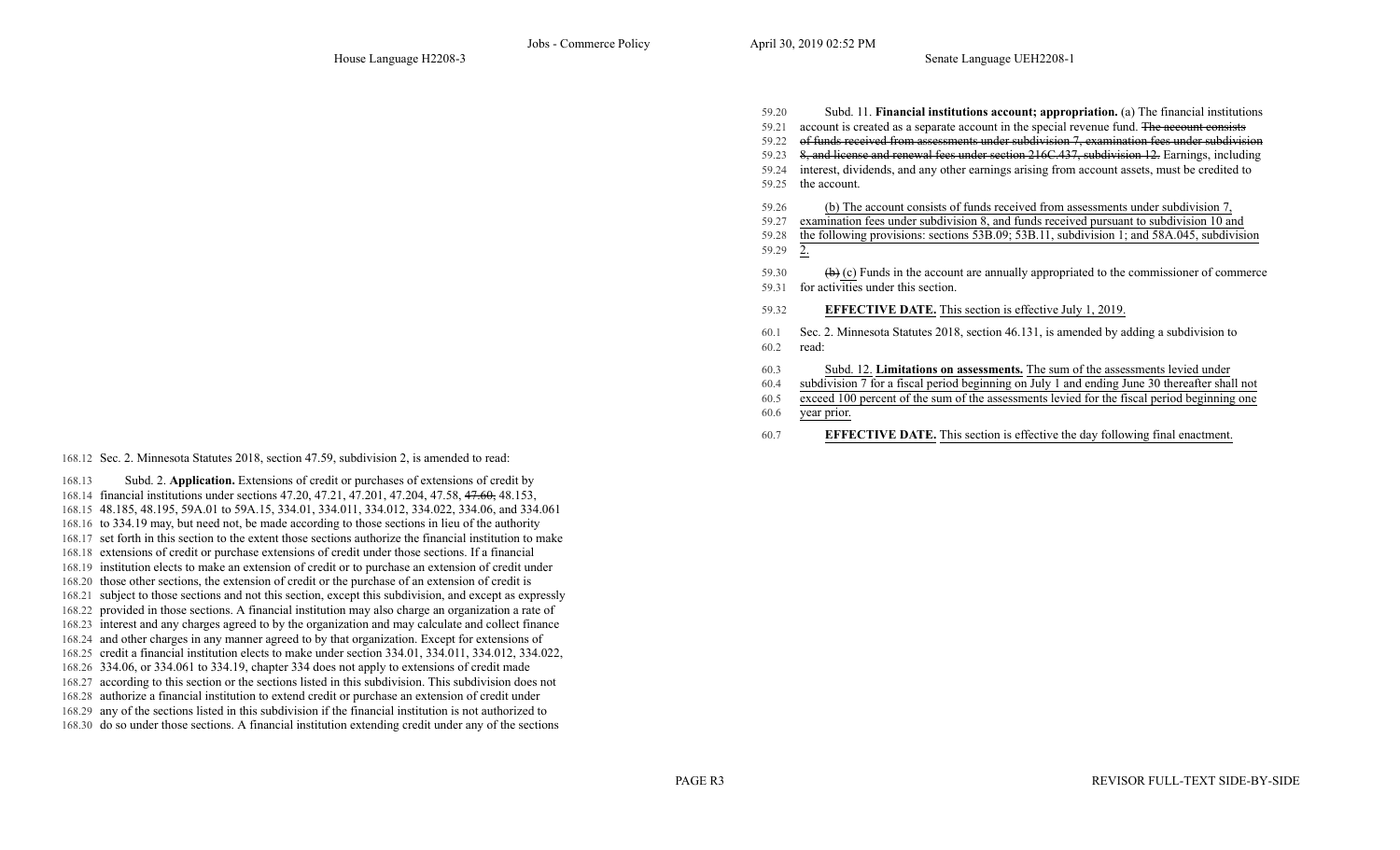168.31 listed in this subdivision shall specify in the promissory note, contract, or other loan document

168.32 the section under which the extension of credit is made.

169.1 Sec. 3. Minnesota Statutes 2018, section 47.60, subdivision 2, is amended to read:

- 169.2 Subd. 2. **Authorization, terms, conditions, and prohibitions.** (a) In lieu of the interest,
- 169.3 <del>finance charges, or fees in any other law,</del> A consumer small loan lender may charge the
- 169.4 following: interest, finance charges, and fees which, when combined, cannot exceed an
- 169.5 annual percentage rate, as defined in section 47.59, subdivision 1, paragraph (b), of 36 169.6 percent.
- 
- 169.7 (1) on any amount up to and including \$50, a charge of \$5.50 may be added;

169.8 (2) on amounts in excess of \$50, but not more than \$100, a charge may be added equal

169.9 to ten percent of the loan proceeds plus a \$5 administrative fee;

169.10 (3) on amounts in excess of \$100, but not more than \$250, a charge may be added equal

- 169.11 to seven percent of the loan proceeds with a minimum of \$10 plus a \$5 administrative fee;
- 169.12 (4) for amounts in excess of \$250 and not greater than the maximum in subdivision 1,
- 169.13 paragraph (a), a charge may be added equal to six percent of the loan proceeds with a
- $169.14$  minimum of \$17.50 plus a \$5 administrative fee.

169.15 (b) The term of a loan made under this section shall be for no more than 30 calendar 169.16 days.

169.17 (c) After maturity, the contract rate must not exceed 2.75 percent per month of the 169.18 remaining loan proceeds after the maturity date calculated at a rate of 1/30 of the monthly 169.19 rate in the contract for each calendar day the balance is outstanding.

169.20 (d) No insurance charges or other charges must be permitted to be charged, collected, 169.21 or imposed on a consumer small loan except as authorized in this section.

169.22 (e) On a loan transaction in which cash is advanced in exchange for a personal check,

169.23 a return check charge may be charged as authorized by section 604.113, subdivision 2,

- 169.24 paragraph (a). The civil penalty provisions of section 604.113, subdivision 2, paragraph
- 169.25 (b), may not be demanded or assessed against the borrower.

169.26 (f) A loan made under this section must not be repaid by the proceeds of another loan 169.27 made under this section by the same lender or related interest. The proceeds from a loan

- 169.28 made under this section must not be applied to another loan from the same lender or related
- 169.29 interest. No loan to a single borrower made pursuant to this section shall be split or divided
- 169.30 and no single borrower shall have outstanding more than one loan with the result of collecting
- 169.31 a higher charge than permitted by this section or in an aggregate amount of principal exceed
- 169.32 at any one time the maximum of \$350.

170.1 Sec. 4. Minnesota Statutes 2018, section 47.601, subdivision 2, is amended to read: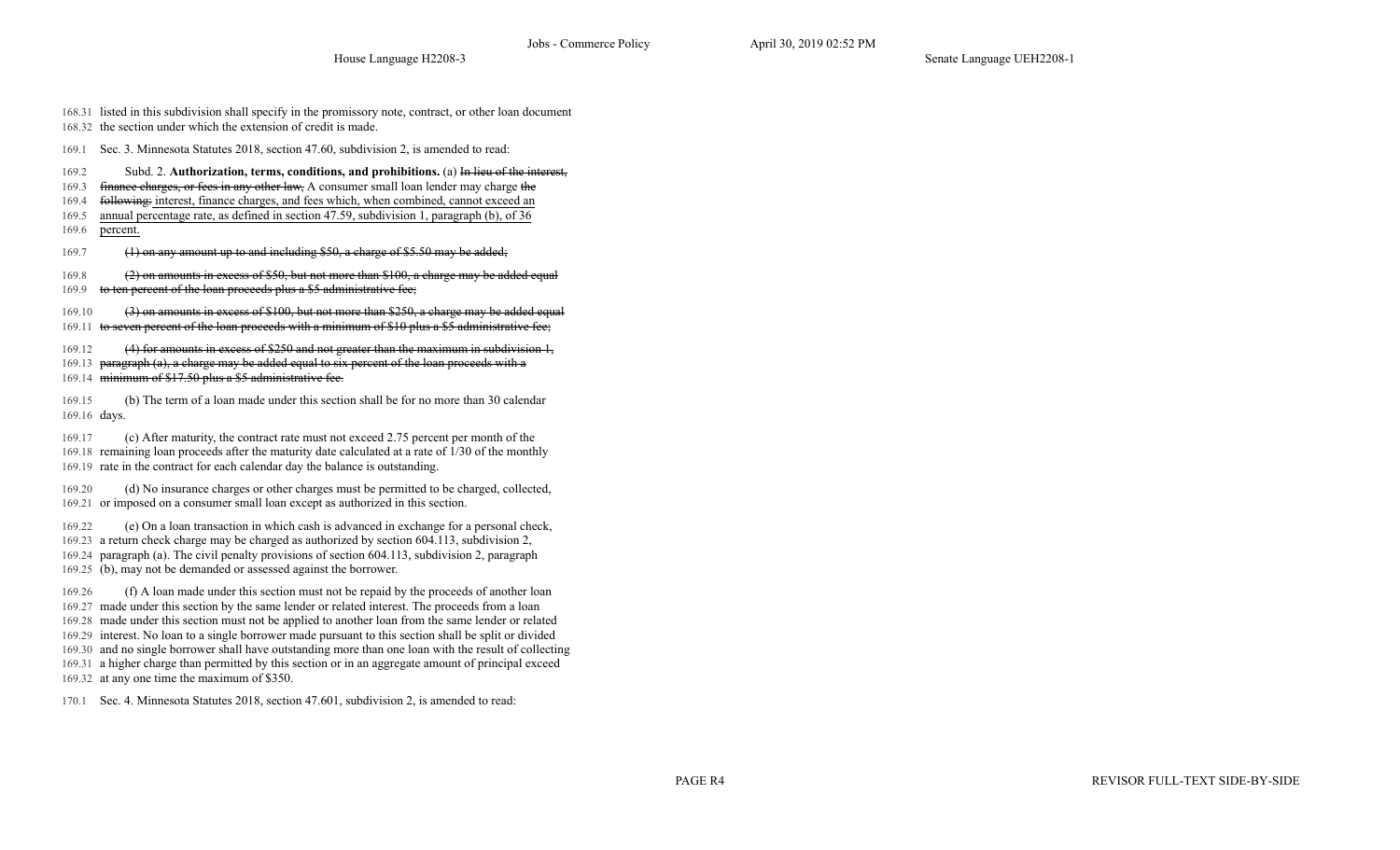House Language H2208-3 Senate Language UEH2208-1

170.2 Subd. 2. **Consumer short-term loan contract.** (a) No contract or agreement between 170.3 a consumer short-term loan lender and a borrower residing in Minnesota may contain the

170.4 following:

170.5 (1) a provision selecting a law other than Minnesota law under which the contract is 170.6 construed or enforced;

170.7 (2) a provision choosing a forum for dispute resolution other than the state of Minnesota; 170.8 or

170.9 (3) a provision limiting class actions against a consumer short-term lender for violations 170.10 of subdivision 3 or for making consumer short-term loans:

170.11 (i) without a required license issued by the commissioner; or

170.12 (ii) in which interest rates, fees, charges, or loan amounts exceed those allowable under 170.13 section  $47.59$ , subdivision 6, or 47.60, subdivision 2, other than by de minimis amounts if 170.14 no pattern or practice exists.

170.15 (b) Any provision prohibited by paragraph (a) is void and unenforceable.

170.16 (c) A consumer short-term loan lender must furnish a copy of the written loan contract 170.17 to each borrower. The contract and disclosures must be written in the language in which 170.18 the loan was negotiated with the borrower and must contain:

170.19 (1) the name; address, which may not be a post office box; and telephone number of the 170.20 lender making the consumer short-term loan;

170.21 (2) the name and title of the individual employee or representative who signs the contract 170.22 on behalf of the lender;

170.23 (3) an itemization of the fees and interest charges to be paid by the borrower;

170.24 (4) in bold, 24-point type, the annual percentage rate as computed under United States 170.25 Code, chapter 15, section 1606; and

170.26 (5) a description of the borrower's payment obligations under the loan.

170.27 (d) The holder or assignee of a check or other instrument evidencing an obligation of a 170.28 borrower in connection with a consumer short-term loan takes the instrument subject to all 170.29 claims by and defenses of the borrower against the consumer short-term lender.

171.1 Sec. 5. Minnesota Statutes 2018, section 47.601, subdivision 6, is amended to read:

171.2 Subd. 6. **Penalties for violation; private right of action.** (a) Except for a "bona fide

171.3 error" as set forth under United States Code, chapter 15, section 1640, subsection (c), an

171.4 individual or entity who violates subdivision 2 or 3 is liable to the borrower for:

- 171.5 (1) all money collected or received in connection with the loan;
- 171.6 (2) actual, incidental, and consequential damages;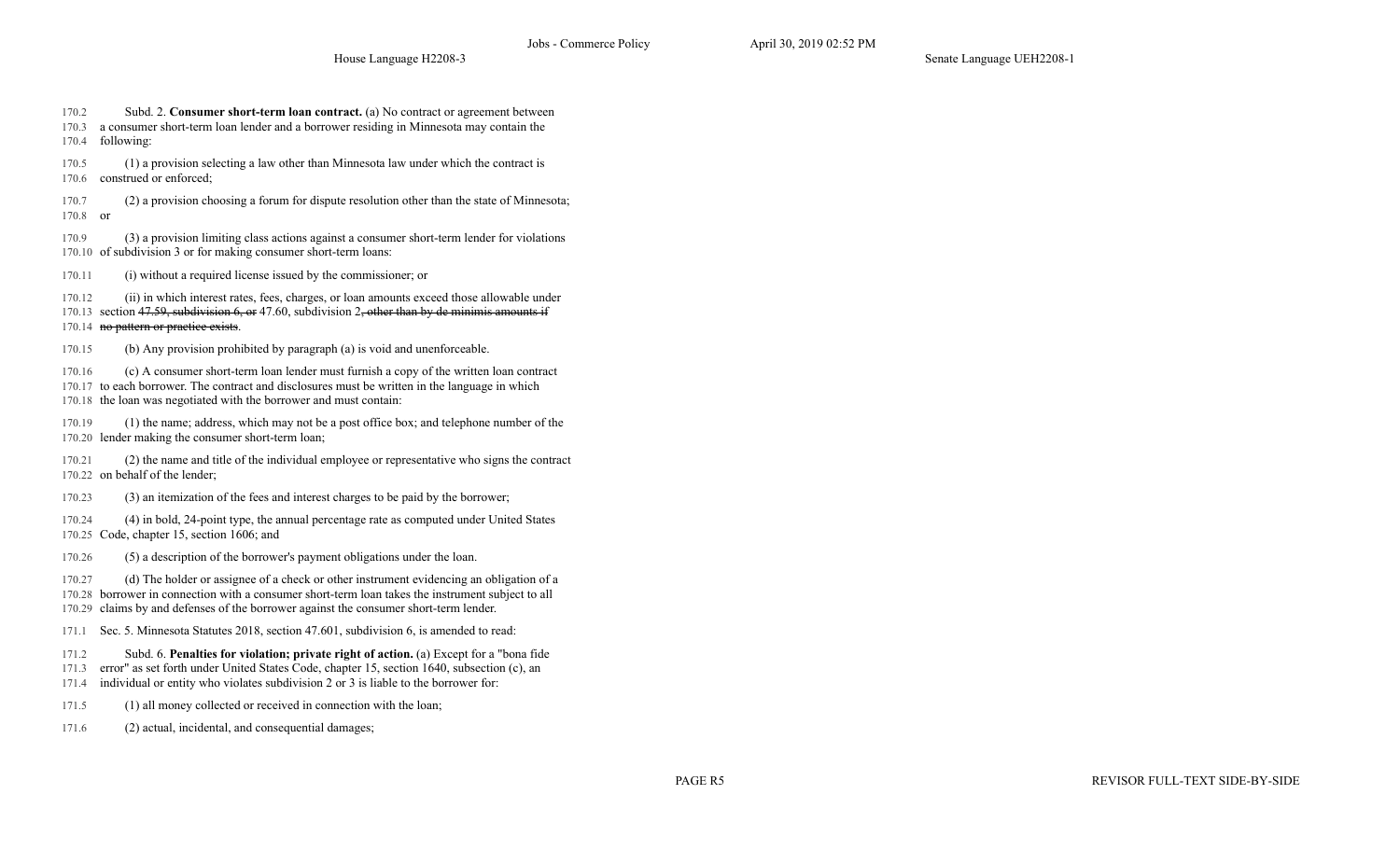- 171.7 (3) statutory damages of up to \$1,000 per violation;
- 171.8 (4) costs, disbursements, and reasonable attorney fees; and
- 171.9 (5) injunctive relief.

171.10 (b) In addition to the remedies provided in paragraph (a), a loan is void, and the borrower 171.11 is not obligated to pay any amounts owing if the loan is made:

171.12 (1) by a consumer short-term lender who has not obtained an applicable license from 171.13 the commissioner;

171.14 (2) in violation of any provision of subdivision 2 or 3; or

171.15 (3) in which interest, fees, charges, or loan amounts exceed the interest, fees, charges, 171.16 or loan amounts allowable under sections 47.59, subdivision 6, and section 47.60, subdivision

171.17 2.

171.18 Sec. 6. Minnesota Statutes 2018, section 53.04, subdivision 3a, is amended to read:

171.19 Subd. 3a. **Loans.** (a) The right to make loans, secured or unsecured, at the rates and on

171.20 the terms and other conditions permitted under chapters 47 and 334. Loans made under this

171.21 authority must be in amounts in compliance with section 53.05, clause (7). A licensee making

- 171.22 a loan under this chapter secured by a lien on real estate shall comply with the requirements 171.23 of section 47.20, subdivision 8. A licensee making a loan that is a consumer small loan, as
- 171.24 defined in section 47.60, subdivision 1, paragraph (a), must comply with section 47.60. A
- 171.25 licensee making a loan that is a consumer short-term loan, as defined in section 47.601,
- 171.26 subdivision 1, paragraph (d), must comply with section 47.601.

171.27 (b) Loans made under this subdivision may be secured by real or personal property, or

171.28 both. If the proceeds of a loan secured by a first lien on the borrower's primary residence

171.29 are used to finance the purchase of the borrower's primary residence, the loan must comply 171.30 with the provisions of section 47.20.

172.1 (c) An agency or instrumentality of the United States government or a corporation

- 172.2 otherwise created by an act of the United States Congress or a lender approved or certified
- 172.3 by the secretary of housing and urban development, or approved or certified by the
- 172.4 administrator of veterans affairs, or approved or certified by the administrator of the Farmers
- 172.5 Home Administration, or approved or certified by the Federal Home Loan Mortgage
- 172.6 Corporation, or approved or certified by the Federal National Mortgage Association, that
- 172.7 engages in the business of purchasing or taking assignments of mortgage loans and undertakes
- 172.8 direct collection of payments from or enforcement of rights against borrowers arising from
- 172.9 mortgage loans, is not required to obtain a certificate of authorization under this chapter in
- 172.10 order to purchase or take assignments of mortgage loans from persons holding a certificate
- 172.11 of authorization under this chapter.
- 172.12 (d) This subdivision does not authorize an industrial loan and thrift company to make
- 172.13 loans under an overdraft checking plan.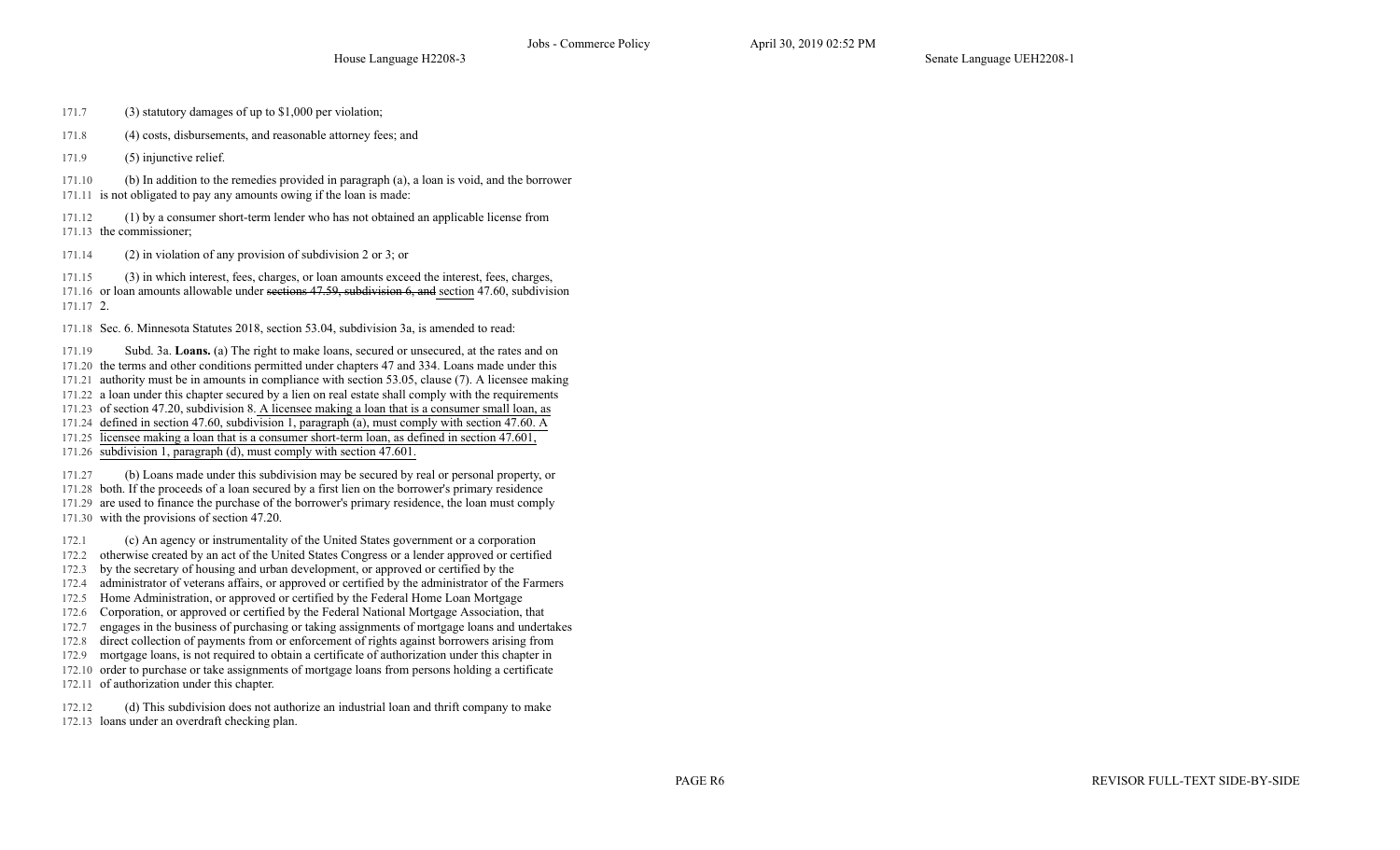172.14 Sec. 7. Minnesota Statutes 2018, section 56.131, subdivision 1, is amended to read:

172.15 Subdivision 1. **Interest rates and charges.** (a) On any loan in a principal amount not

172.16 exceeding \$100,000 or 15 percent of a Minnesota corporate licensee's capital stock and

172.17 surplus as defined in section 53.015, if greater, a licensee may contract for and receive

172.18 interest, finance charges, and other charges as provided in section 47.59.

172.19 (b) Notwithstanding paragraph (a), a licensee making a loan that is a consumer small

172.20 loan, as defined in section 47.60, subdivision 1, paragraph (a), must comply with section

172.21 47.60. A licensee making a loan that is a consumer short-term loan, as defined in section

172.22 47.601, subdivision 1, paragraph (d), must comply with section 47.601.

172.23 (b) (c) With respect to a loan secured by an interest in real estate, and having a maturity 172.24 of more than 60 months, the original schedule of installment payments must fully amortize 172.25 the principal and interest on the loan. The original schedule of installment payments for any 172.26 other loan secured by an interest in real estate must provide for payment amounts that are 172.27 sufficient to pay all interest scheduled to be due on the loan.

172.28 (e) (d) A licensee may contract for and collect a delinquency charge as provided for in 172.29 section  $\overline{47.59}$ , subdivision 6, paragraph (a), clause (4).

172.30 (d) (e) A licensee may grant extensions, deferments, or conversions to interest-bearing 172.31 as provided in section 47.59, subdivision 5.

- 173.1 Sec. 8. [58B.01] DEFINITIONS.
- 173.2 Subdivision 1. **Scope.** For the purposes of this chapter, the following terms have the
- 173.3 meanings given them.
- 173.4 Subd. 2. **Borrower.** "Borrower" means a resident of this state who has received or agreed
- 173.5 to pay a student loan, or a person who shares responsibility with a resident for repaying a
- 173.6 student loan.
- 173.7 Subd. 3. **Commissioner.** "Commissioner" means the commissioner of commerce.
- 173.8 Subd. 4. **Financial institution.** "Financial institution" means any of the following
- 173.9 organized under the laws of this state, any other state, or the United States: a bank, bank
- 173.10 and trust, trust company with banking powers, savings bank, savings association, or credit
- 173.11 union.
- 173.12 Subd. 5. **Person in control.** "Person in control" means any member of senior
- 173.13 management, including owners or officers, and other persons who directly or indirectly
- 173.14 possess the power to direct or cause the direction of the management policies of an applicant
- 173.15 or student loan servicer under this chapter, regardless of whether the person has any
- 173.16 ownership interest in the applicant or student loan servicer. Control is presumed to exist if
- 173.17 a person directly or indirectly owns, controls, or holds with power to vote ten percent or
- 173.18 more of the voting stock of an applicant or student loan servicer or of a person who owns,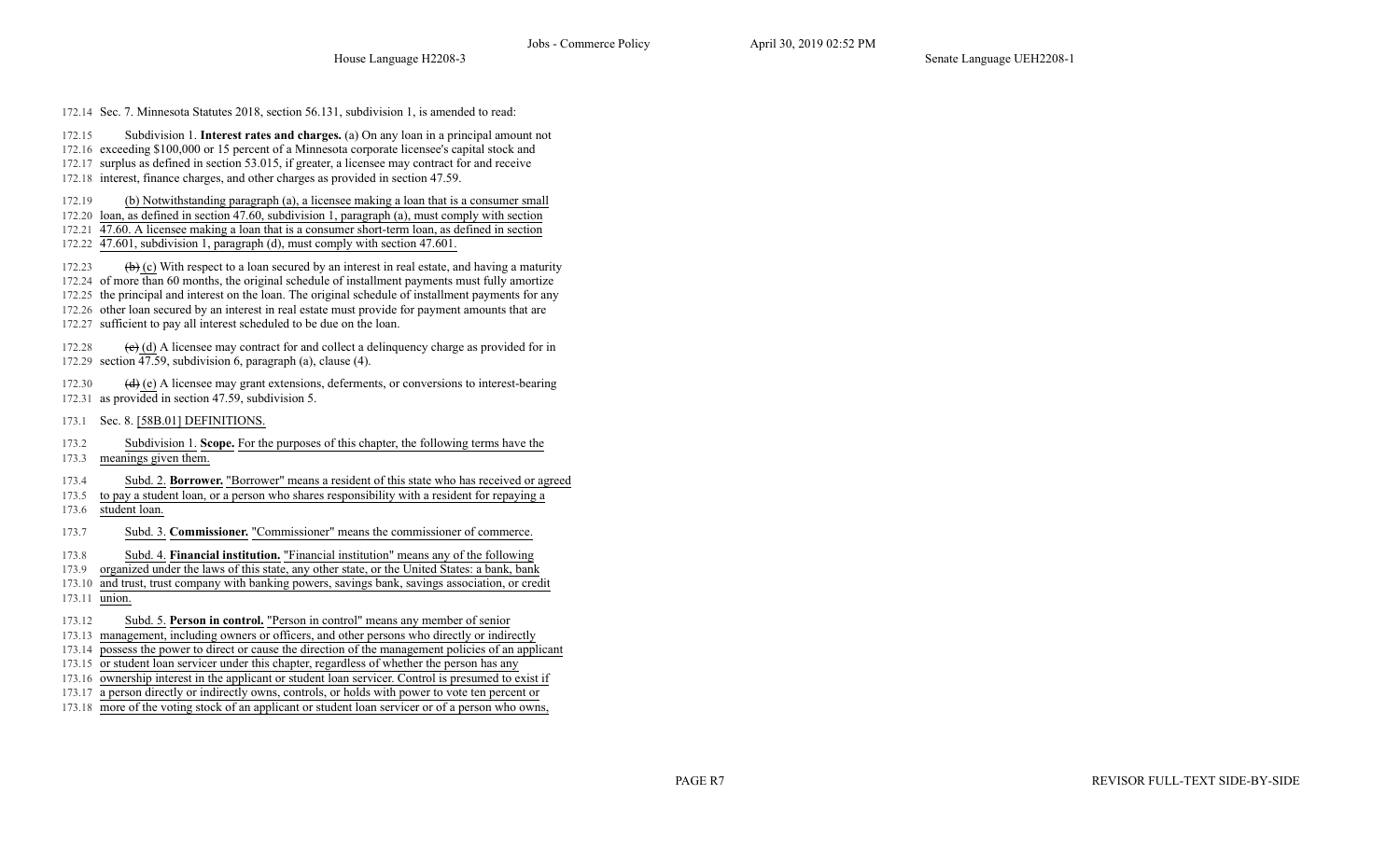- 173.19 controls, or holds with power to vote ten percent or more of the voting stock of an applicant
- 173.20 or student loan servicer.
- 173.21 Subd. 6. **Servicing.** "Servicing" means:
- 173.22 (1) receiving any scheduled periodic payments from a borrower or notification of
- 173.23 payments, and applying payments to the borrower's account pursuant to the terms of the
- 173.24 student loan or of the contract governing servicing of a student loan;
- 173.25 (2) during a period when no payment is required on a student loan, maintaining account
- 173.26 records for the loan and communicating with the borrower regarding the loan on behalf of
- 173.27 the loan's holder; and
- 173.28 (3) interacting with a borrower, including activities to help prevent default on obligations
- 173.29 arising from student loans, to facilitate the requirements in clauses (1) and (2).
- 173.30 Subd. 7. **Student loan.** "Student loan" means a government, commercial, or foundation
- 173.31 loan for actual costs paid for tuition and reasonable education and living expenses.
- 174.1 Subd. 8. **Student loan servicer.** "Student loan servicer" means any person, wherever
- 174.2 located, responsible for servicing any student loan to any borrower. Student loan servicer
- 174.3 includes a nonbank covered person, as defined in Code of Federal Regulations, title 12,
- 174.4 section 1090.101, who is responsible for servicing any student loan to any borrower.
- 174.5 **EFFECTIVE DATE.** This section is effective July 1, 2019.
- 174.6 Sec. 9. [58B.02] STUDENT LOAN ADVOCATE.
- 174.7 Subdivision 1. **Designation of a student loan advocate.** The commissioner must
- 174.8 designate a student loan advocate within the Department of Commerce to provide timely
- 174.9 assistance to any borrower.
- 174.10 Subd. 2. **Duties.** The student loan advocate must:
- 174.11 (1) receive, review, and attempt to resolve complaints from borrowers, including but
- 174.12 not limited to attempts to resolve such complaints in collaboration with institutions of higher
- 174.13 education, student loan servicers, and any other participants in student loan lending;
- 174.14 (2) compile and analyze data on borrower complaints received under clause (1);
- 174.15 (3) help borrowers understand the rights and responsibilities under the terms of student 174.16 loans;
- 174.17 (4) provide information to the public, state agencies, legislators, and relevant stakeholders
- 174.18 regarding the problems and concerns of borrowers;
- 174.19 (5) make recommendations for resolving the problems of borrowers;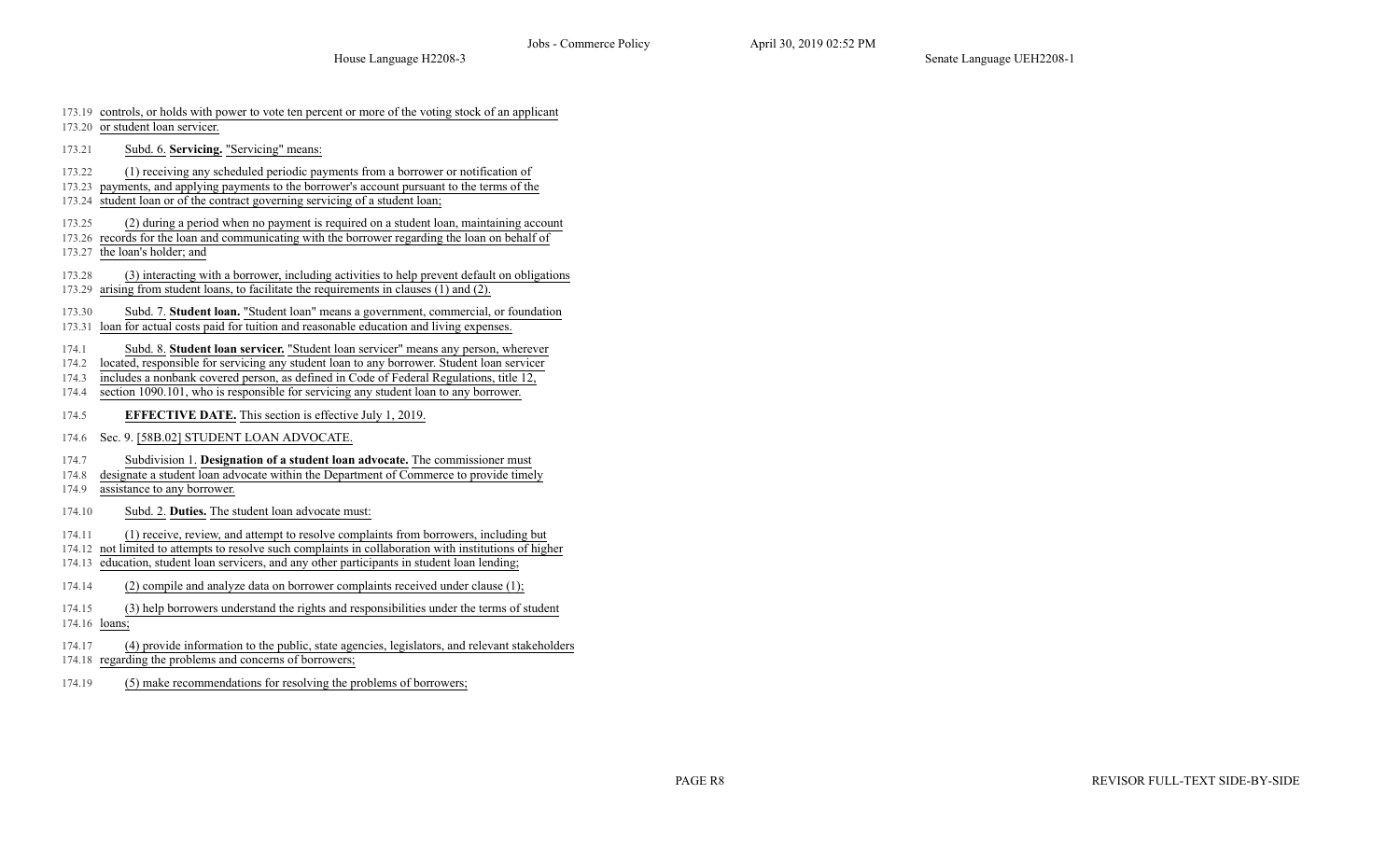- 174.20 (6) analyze and monitor the development and implementation of federal, state, and local 174.21 laws, regulations, and policies relating to borrowers and recommend any changes deemed 174.22 necessary; 174.23 (7) review the complete student loan history for any borrower who has provided written 174.24 consent for a review; 174.25 (8) increase public awareness that the advocate is available to help resolve the student 174.26 loan servicing concerns of potential and actual borrowers, institutions of higher education, 174.27 student loan servicers, and any other participant in student lending; and 174.28 (9) take other actions, as necessary, to fulfill the duties of the advocate set forth in this 174.29 section. 175.1 Subd. 3. **Student loan education course.** The advocate must establish and maintain a 175.2 borrower education course. The course must include educational presentations and materials 175.3 regarding important topics in student loans, including but not limited to: 175.4 (1) the meaning of important terminology used in student lending; 175.5 (2) documentation requirements; 175.6 (3) monthly payment obligations; 175.7 (4) income-based repayment options; 175.8 (5) the availability of state and federal loan forgiveness programs; and 175.9 (6) disclosure requirements. 175.10 Subd. 4. **Reporting.** By January 15 of each odd-numbered year, the advocate must report 175.11 to the legislative committees with jurisdiction over commerce and higher education. The 175.12 report must describe the advocate's implementation of this section, the outcomes achieved 175.13 by the advocate in the previous two years, and recommendations to improve the regulation 175.14 of student loan servicers. 175.15 **EFFECTIVE DATE.** This section is effective July 1, 2019. 175.16 Sec. 10. [58B.03] LICENSING OF STUDENT LOAN SERVICERS. 175.17 Subdivision 1. **License required.** A person is prohibited from directly or indirectly 175.18 acting as a student loan servicer without first obtaining a license from the commissioner. 175.19 Subd. 2. **Exempt persons.** The following persons are exempt from the requirements of 175.20 this chapter: 175.21 (1) a financial institution; 175.22 (2) a person servicing student loans made with the person's own funds, if no more than
- 175.23 three student loans are made in any 12-month period;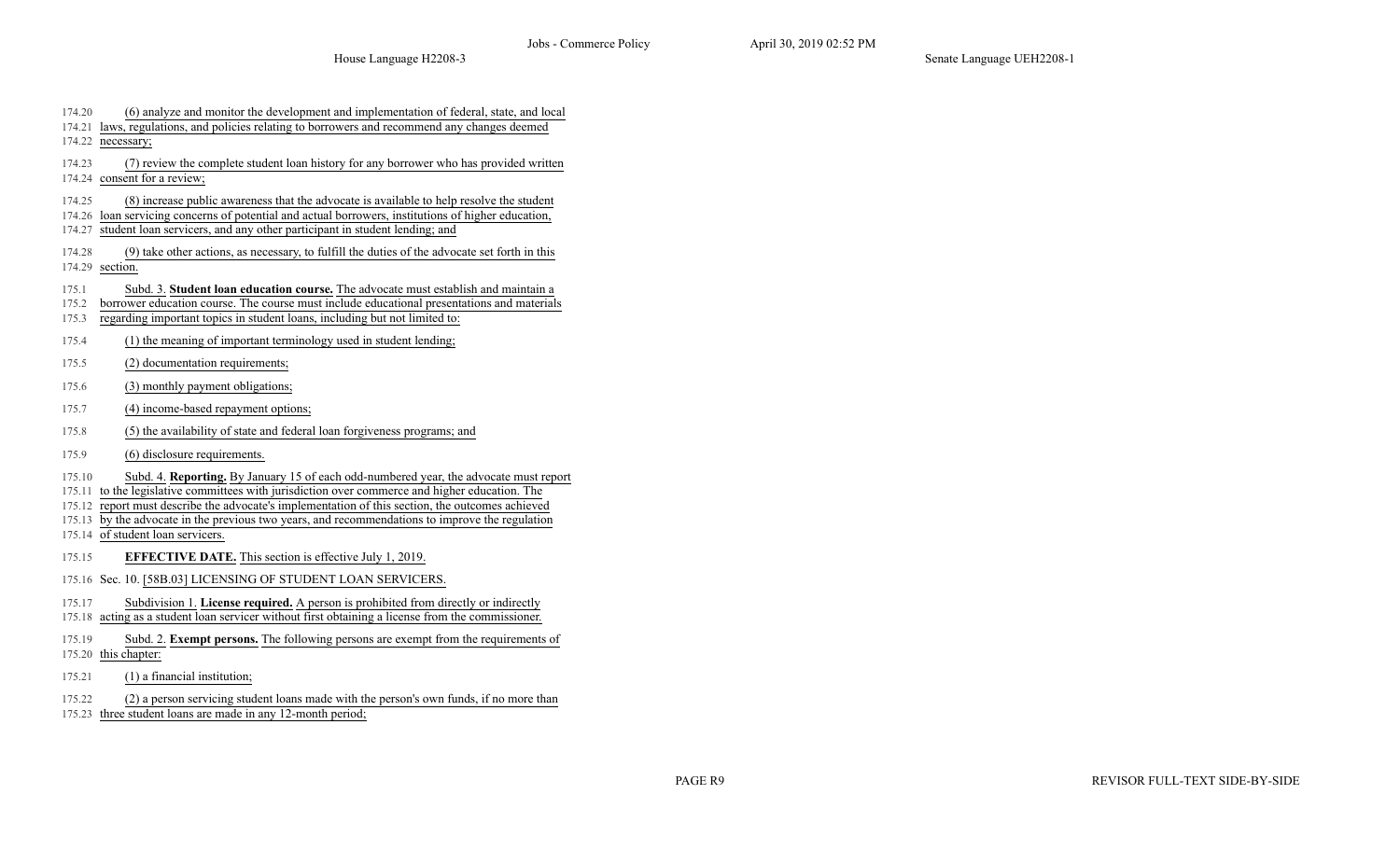| 175.24 | (3) an agency, instrumentality, or political subdivision of this state that makes, services, |
|--------|----------------------------------------------------------------------------------------------|
|        | 175.25 or guarantees student loans;                                                          |
| 175.26 | (4) a person acting in a fiduciary capacity, including a trustee or receiver, as a result of |
|        | 175.27 a specific order issued by a court of competent jurisdiction; or                      |

- 175.28 (5) a person exempted by order of the commissioner.
- 176.1 Subd. 3. **Application for licensure.** (a) Any person seeking to act as a student loan
- 176.2 servicer in Minnesota must apply for a license in a form and manner specified by the
- 176.3 commissioner. At a minimum, the application must include:
- 176.4 (1) a financial statement prepared by a certified public accountant or a public accountant;
- 176.5 (2) the history of criminal convictions, excluding traffic violations, for persons in control
- 176.6 of the applicant;
- 176.7 (3) any information requested by the commissioner related to the history of criminal
- 176.8 convictions disclosed under clause (2);
- 176.9 (4) a nonrefundable license fee established by the commissioner; and
- 176.10 (5) a nonrefundable investigation fee established by the commissioner.
- 176.11 (b) The commissioner may conduct a state and national criminal history records check
- 176.12 of the applicant and of each person in control of or employed by the applicant.
- 176.13 Subd. 4. **Issuance of a license.** Upon receipt of a complete application for an initial
- 176.14 license and the payment of fees for a license and investigation, the commissioner must
- 176.15 investigate the financial condition and responsibility, character, financial and business
- 176.16 experience, and general fitness of the applicant. The commissioner may issue a license if
- 176.17 the commissioner finds:
- 176.18 (1) the applicant's financial condition is sound;
- 176.19 (2) the applicant's business is conducted honestly, fairly, equitably, carefully, and
- 176.20 efficiently within the purposes and intent of this section;
- 176.21 (3) each person in control of the applicant is in all respects properly qualified and of 176.22 good character;
- 176.23 (4) no person has, on behalf of the applicant, knowingly made any incorrect statement
- 176.24 of a material fact in the application, or in any report or statement made pursuant to this
- 176.25 section;
- 176.26 (5) no person has, on behalf of the applicant, knowingly omitted from an application,
- 176.27 report, or statement made pursuant to this section any information required by the
- 176.28 commissioner;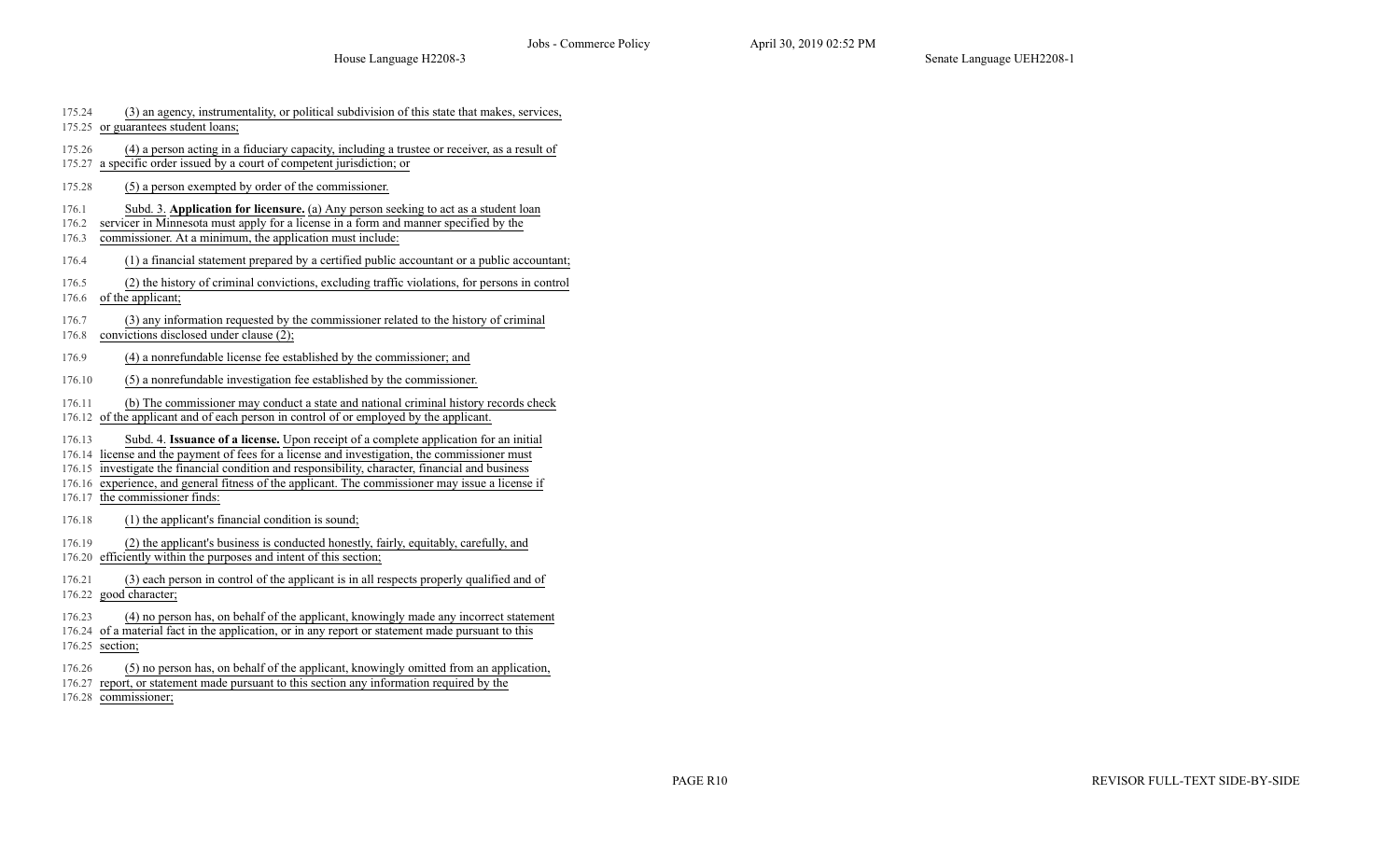- 176.29 (6) the applicant has paid the fees required under this section; and
- 176.30 (7) the application has met other similar requirements, as determined by the commissioner.
- 177.1 Subd. 5. **Notification of a change in status.** An applicant or student loan servicer must
- 177.2 notify the commissioner in writing of any change in the information provided in the initial
- 177.3 license application or the most recent renewal application for a license. The notification
- 177.4 must be received no later than ten business days after the date an event that results in the
- 177.5 information becoming inaccurate occurs.
- 177.6 Subd. 6. **Term of license.** Licenses issued under this chapter expire on December 31
- 177.7 and are renewable on January 1
- 177.8 Subd. 7. **Certificate of exemption.** (a) A person is exempt from the application
- 177.9 procedures under subdivision 3 if the commissioner determines the person is servicing
- 177.10 student loans in Minnesota pursuant to a contract awarded by the United States Secretary
- 177.11 of Education under United States Code, title 20, section 1087f. Documentation of eligibility
- 177.12 for this exemption must be in a form and manner determined by the commissioner.
- 177.13 (b) Upon payment of the fees under subdivision 3, a person determined eligible for the
- 177.14 exemption under paragraph (a) must be issued a certificate of exemption and deemed to
- 177.15 meet all the requirements of subdivision 4.
- 177.16 Subd. 8. **Notice.** (a) A person issued a license under subdivision 7 must provide the
- 177.17 commissioner with written notice no less than seven days after the date the person's contract
- 177.18 under United States Code, title 20, section 1087f, expires, is revoked, or is terminated.
- 177.19 (b) A person issued a license under subdivision 7 has 30 days from the date the
- 177.20 notification under paragraph (a) is provided to complete the requirements of subdivision 3.
- 177.21 If a person does not meet the requirements of subdivision 3 within this time period, the
- 177.22 commissioner must immediately suspend the person's license under this chapter.
- 177.23 **EFFECTIVE DATE.** This section is effective January 1, 2020.
- 177.24 Sec. 11. [58B.04] LICENSING MULTIPLE PLACES OF BUSINESS.
- 177.25 (a) A person issued a certificate of exemption or licensed to act as a student loan servicer
- 177.26 in Minnesota is prohibited from doing so under any other name or at any other place of
- 177.27 business than that named in the certificate or license. Any time a student loan servicer
- 177.28 changes the location of the servicer's place of business, the servicer must provide prior
- 177.29 written notice to the commissioner. A student loan servicer must not maintain more than
- 177.30 one place of business under the same certificate or license. The commissioner may issue
- 177.31 more than one license to the same student loan servicer, provided that the servicer complies 177.32 with the application procedures in section 58B.03 for each certificate or license.
- 
- 177.33 (b) A certificate or license issued under this chapter is not transferable or assignable.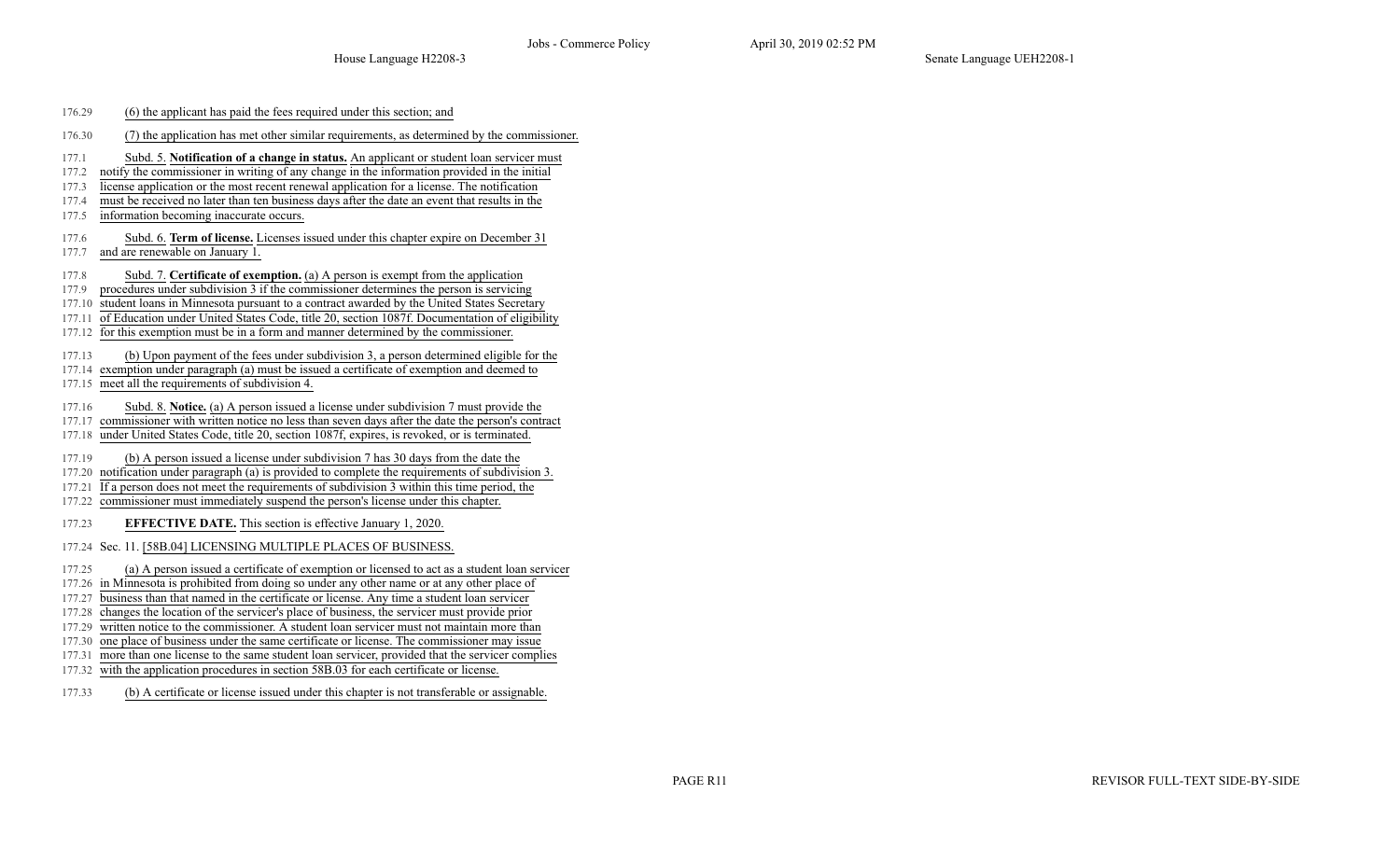- 178.1 **EFFECTIVE DATE.** This section is effective January 1, 2020.
- 178.2 Sec. 12. [58B.05] LICENSE RENEWAL.
- 178.3 Subdivision 1. **Term.** Licenses are renewable on January 1 of each year.
- 178.4 Subd. 2. **Timely renewal.** (a) A person whose application is properly and timely filed
- 178.5 who has not received notice of denial of renewal is considered approved for renewal. The
- 178.6 person may continue to act as a student loan servicer whether or not the renewed license
- 178.7 has been received on or before January 1 of the renewal year. An application to renew a
- 178.8 license is considered timely filed if received by the commissioner, or mailed with proper
- 178.9 postage and postmarked, by the December 15 before the renewal year. An application to
- 178.10 renew a license is considered properly filed if made upon forms duly executed, accompanied
- 178.11 by fees prescribed by this chapter, and containing any information that the commissioner
- 178.12 requires.
- 178.13 (b) A person who fails to make a timely application to renew a license and who has not
- 178.14 received the renewal license as of January 1 of the renewal year is unlicensed until the
- 178.15 renewal license has been issued by the commissioner and is received by the person.
- 178.16 Subd. 3. **Contents of renewal application.** An application to renew an existing license
- 178.17 must contain the information specified in section 58B.03, subdivision 3, except that only
- 178.18 the requested information having changed from the most recent prior application need be
- 178.19 submitted.
- 178.20 Subd. 4. **Cancellation.** A student loan servicer that ceases an activity or activities
- 178.21 regulated by this chapter and desires to no longer be licensed must inform the commissioner
- 178.22 in writing and, at the same time, surrender the license and all other symbols or indicia of
- 178.23 licensure. The licensee must include a plan to withdraw from student loan servicing, including
- 178.24 a timetable for the disposition of the student loans being serviced.
- 178.25 Subd. 5. **Renewal fees.** The following fees must be paid to the commissioner for a 178.26 renewal license:
- 178.27 (1) a nonrefundable renewal license fee established by the commissioner; and
- 178.28 (2) a nonrefundable renewal investigation fee established by the commissioner.
- 178.29 **EFFECTIVE DATE.** This section is effective January 1, 2020.
- 179.1 Sec. 13. [58B.06] DUTIES OF STUDENT LOAN SERVICERS.
- 179.2 Subdivision 1. **Response requirements.** Upon receiving a written communication from
- 179.3 a borrower, a student loan servicer must:
- 179.4 (1) acknowledge receipt of the communication in less than ten days from the date the
- 179.5 written communication was received; and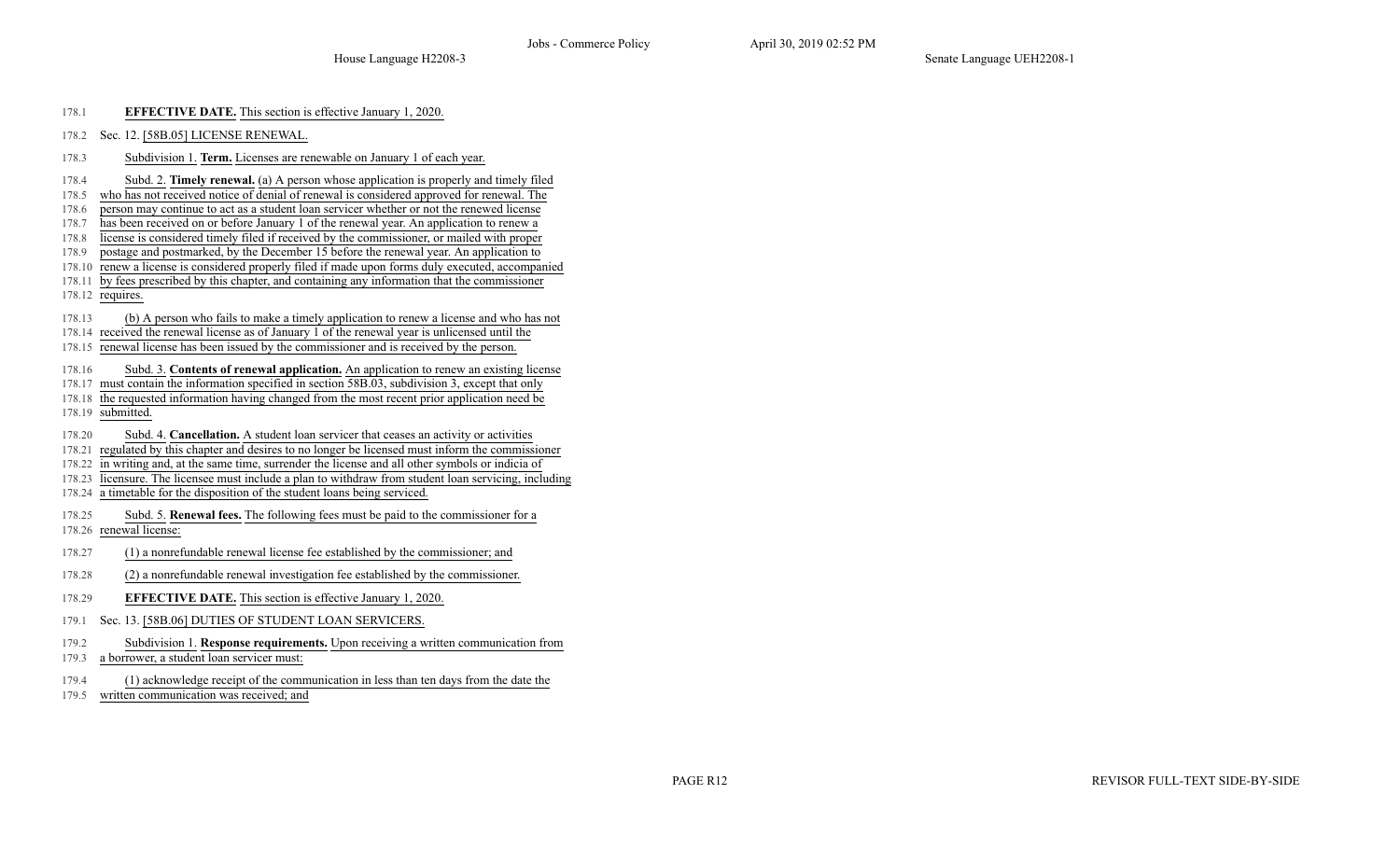| 179.6        | (2) provide information relating to the communication and, if applicable, the action the                  |
|--------------|-----------------------------------------------------------------------------------------------------------|
| 179.7        | student loan servicer will take to either (i) correct the borrower's issue, or (ii) explain why           |
| 179.8        | the issue cannot be corrected. This information must be provided less than 30 days from                   |
| 179.9        | the date the written communication was received by the student loan servicer.                             |
| 179.10       | Subd. 2. Overpayments. A student loan servicer must ask a borrower in what manner                         |
| 179.11       | the borrower would like any overpayment on a student loan that exceeds the monthly amount                 |
| 179.12       | due to be applied to a student loan. A borrower's instruction regarding the application of                |
| 179.13       | overpayments is effective for the term of the loan or until the borrower provides a different             |
| 179.14       | instruction.                                                                                              |
| 179.15       | Subd. 3. Partial payments. A student loan servicer must apply a partial payment that                      |
| 179.16       | is less than the amount due on a student loan in a manner that minimizes late fees and the                |
| 179.17       | negative impact on the borrower's credit history. If a borrower has multiple student loans                |
| 179.18       | with the same student loan servicer, upon receipt of a partial payment the servicer must                  |
| 179.19       | apply the payments to satisfy as many individual loan payments as possible.                               |
| 179.20       | Subd. 4. Transfer of student loan. (a) If a borrower's student loan servicer changes                      |
|              | 179.21 pursuant to the sale, assignment, or transfer of the servicing, the original student loan servicer |
| 179.22 must: |                                                                                                           |
| 179.23       | (1) require the new student loan servicer to honor all benefits that were made available,                 |
| 179.24       | or which may have become available, to a borrower from the original student loan servicer;                |
| 179.25 and   |                                                                                                           |
| 179.26       | (2) transfer to the new student loan servicer all information regarding the borrower, the                 |
| 179.27       | account of the borrower, and the borrower's student loan, including but not limited to the                |
| 179.28       | repayment status of the student loan and the benefits described in clause (1).                            |
| 179.29       | (b) The student loan servicer must complete the transfer under clause (2) less than 45                    |
| 179.30       | days from the date the of the sale, assignment, or transfer of the servicing.                             |
|              |                                                                                                           |
| 179.31       | (c) A sale, assignment, or transfer of the servicing must be completed no less than seven                 |
| 179.32       | days from the date the next payment is due on the student loan.                                           |
| 180.1        | (d) A new student loan servicer must adopt policies and procedures to verify that the                     |
| 180.2        | original student loan servicer has met the requirements of paragraph (a).                                 |
| 180.3        | Subd. 5. Income-driven repayment. A student loan servicer must evaluate a borrower's                      |
| 180.4        | eligibility for an income-driven repayment program before placing a borrower in forbearance               |
| 180.5        | or default.                                                                                               |
| 180.6        | Subd. 6. Records. A student loan servicer must maintain adequate records of each student                  |
| 180.7        | loan for at least two years following the final payment on the student loan, or the sale,                 |
| 180.8        | assignment, or transfer of the servicing.                                                                 |

PAGE R13 REVISOR FULL-TEXT SIDE-BY-SIDE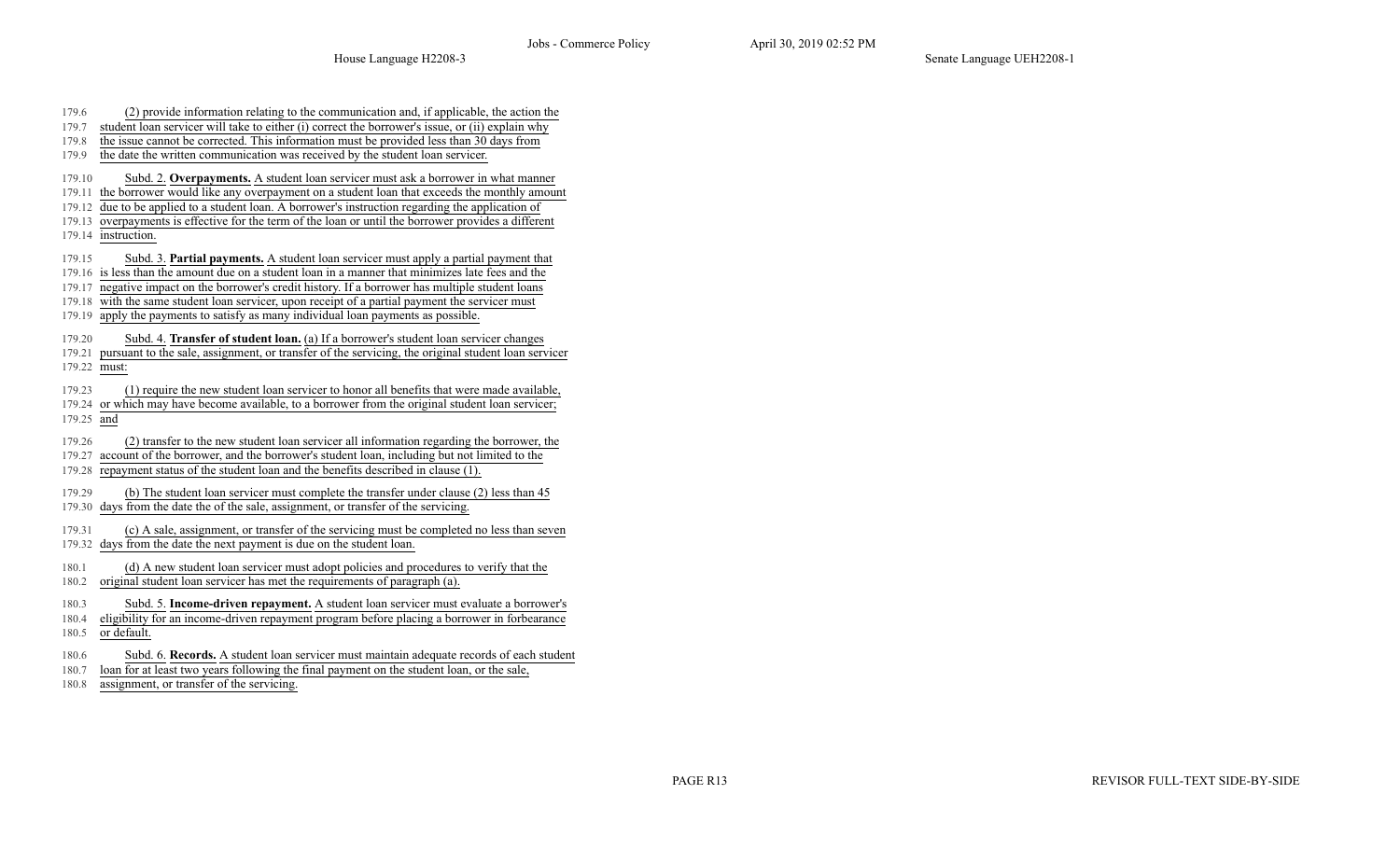| <b>EFFECTIVE DATE.</b> This section is effective July 1, 2019, and applies to student loan | 180.9 |  |  |  |  |  |  |
|--------------------------------------------------------------------------------------------|-------|--|--|--|--|--|--|
|--------------------------------------------------------------------------------------------|-------|--|--|--|--|--|--|

- 180.10 contracts executed on or after that date.
- 180.11 Sec. 14. [58B.07] PROHIBITED CONDUCT.
- 180.12 Subdivision 1. **Misleading borrowers.** A student loan servicer must not directly or
- 180.13 indirectly attempt to mislead a borrower.
- 180.14 Subd. 2. **Misrepresentation.** A student loan servicer must not (1) engage in any unfair
- 180.15 or deceptive practice, or (2) misrepresent or omit any material information in connection
- 180.16 with the servicing of a student loan, including but not limited to misrepresenting the amount,
- 180.17 nature, or terms of any fee or payment due or claimed to be due on a student loan, the terms
- 180.18 and conditions of the loan agreement, or the borrower's obligations under the loan.
- 180.19 Subd. 3. **Misapplication of payments.** A student loan servicer must not knowingly or 180.20 negligently misapply student loan payments.
- 180.21 Subd. 4. **Inaccurate information.** A student loan servicer must not knowingly or
- 180.22 negligently provide inaccurate information to any consumer reporting agency.
- 180.23 Subd. 5. **Reporting of payment history.** A student loan servicer must report both the
- 180.24 favorable and unfavorable payment history of the borrower to a consumer reporting agency 180.25 at least annually, if the student loan servicer regularly reports the information.
- 
- 180.26 Subd. 6. **Refusal to communicate with a borrower's representative.** A student loan
- 180.27 servicer must not refuse to communicate with a representative of the borrower who provides
- 180.28 a written authorization signed by the borrower. The student loan servicer may adopt
- 180.29 procedures reasonably related to verifying that the representative is in fact authorized to act
- 180.30 on behalf of the borrower.
- 180.31 Subd. 7. **False statements and omissions.** A student loan servicer must not knowingly
- 180.32 or negligently make any false statement or omission of material fact in connection with any
- 181.1 application, information, or reports filed with the commissioner or any other federal, state,
- 181.2 or local government agency.
- 181.3 Subd. 8. **Noncompliance with applicable laws.** A student loan servicer must not violate
- 181.4 any other federal, state, or local laws, including those related to fraudulent, coercive, or
- 181.5 dishonest practices.
- 181.6 Subd. 9. **Failure to respond to advocate.** (a) A student loan servicer must respond in
- 181.7 less than 15 days from the date the student loan servicer receives a communication from
- 181.8 the student loan advocate. This response period may be reasonably shortened by the advocate
- 181.9 in their communication.
- 181.10 (b) A student loan servicer must provide a response in less than 15 days from the date
- 181.11 the student loan servicer receives a consumer complaint submitted to the servicer by the
- 181.12 student loan advocate. A student loan servicer may request from the advocate an extension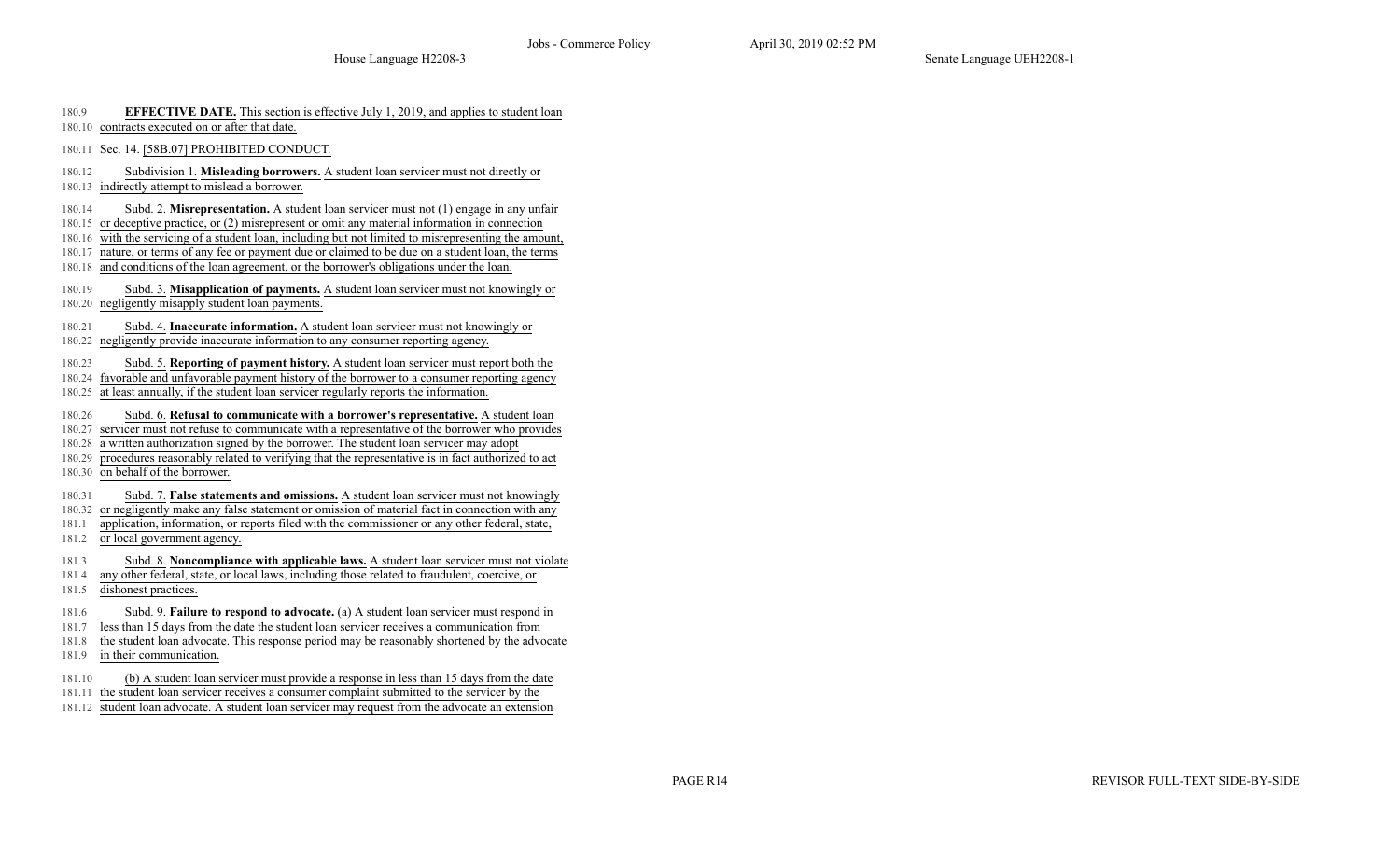- 181.13 of up to 45 days from receipt of the consumer complaint, if the request is accompanied by
- 181.14 an explanation of why additional time is reasonable and necessary.
- 181.15 **EFFECTIVE DATE.** This section is effective July 1, 2019.
- 181.16 Sec. 15. [58B.08] EXAMINATIONS.
- 181.17 For the purposes of this chapter, the commissioner has the same powers with respect to
- 181.18 examinations of student loan servicers that the commissioner has under section 46.04.
- 181.19 **EFFECTIVE DATE.** This section is effective January 1, 2020.
- 181.20 Sec. 16. [58B.09] DENIAL, SUSPENSION, REVOCATION OF CERTIFICATES
- 181.21 OF EXEMPTION AND LICENSES.
- 181.22 Subdivision 1. **Powers of commissioner.** (a) The commissioner may by order take any
- 181.23 or all of the following actions:
- 181.24 (1) bar a person from engaging in student loan servicing;
- 181.25 (2) deny, suspend, or revoke a certificate of exemption or student loan servicer license;
- 181.26 (3) censure a student loan servicer;
- 181.27 (4) impose a civil penalty as provided in section 45.027, subdivision 6; or
- 181.28 (5) revoke a certificate of exemption.
- 181.29 (b) In order to take the action in paragraph (a), the commissioner must find:
- 181.30 (1) the order is in the public interest; and
- 182.1 (2) the student loan servicer, applicant, person in control, employee, or agent has:
- 182.2 (i) violated any provision of this chapter, or any rule or order under this chapter;
- 182.3 (ii) violated any applicable provision of federal law or regulation related to student loan
- 182.4 servicing, including but not limited to the federal Truth in Lending Act, United States Code,
- 182.5 title 15, sections 1601 to  $1667(f)$ ;
- 182.6 (iii) violated a standard of conduct or engaged in a fraudulent, coercive, deceptive, or
- 182.7 dishonest act or practice, including but not limited to negligently making a false statement
- 182.8 or knowingly omitting a material fact, whether or not the act or practice involves student
- 182.9 loan servicing;
- 182.10 (iv) engaged in an act or practice that demonstrates untrustworthiness, financial
- 182.11 irresponsibility, or incompetence, whether or not the act or practice involves student loan
- 182.12 servicing;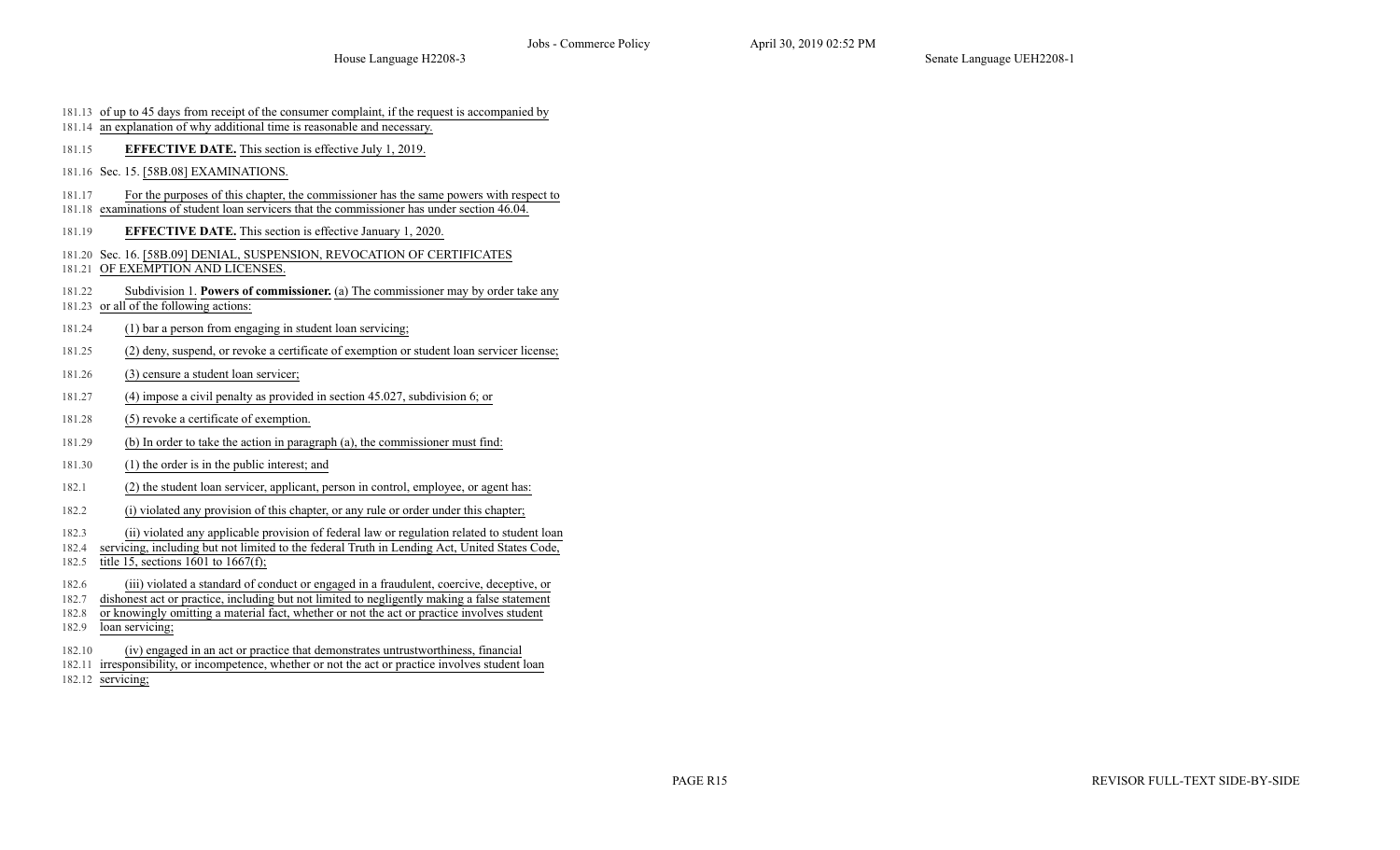| 182.13 | (v) pled guilty or nolo contendere to or been convicted of a felony, gross misdemeanor,                                                                                                      |
|--------|----------------------------------------------------------------------------------------------------------------------------------------------------------------------------------------------|
|        | 182.14 or misdemeanor;                                                                                                                                                                       |
| 182.15 |                                                                                                                                                                                              |
|        | (vi) paid a civil penalty or been the subject of disciplinary action by the commissioner,<br>182.16 an order of suspension or revocation, cease and desist order, injunction order, or order |
| 182.17 | barring involvement in an industry or profession issued by the commissioner or any other                                                                                                     |
| 182.18 | federal, state, or local government agency;                                                                                                                                                  |
|        |                                                                                                                                                                                              |
| 182.19 | (vii) been found by a court of competent jurisdiction to have engaged in conduct                                                                                                             |
|        | 182.20 evidencing gross negligence, fraud, misrepresentation, or deceit;                                                                                                                     |
| 182.21 | (viii) refused to cooperate with an investigation or examination by the commissioner;                                                                                                        |
| 182.22 | (ix) failed to pay any fee or assessment imposed by the commissioner; or                                                                                                                     |
| 182.23 | (x) failed to comply with state and federal tax obligations.                                                                                                                                 |
| 182.24 | Subd. 2. Orders of the commissioner. To begin a proceeding under this section, the                                                                                                           |
|        | 182.25 commissioner must issue an order requiring the subject of the proceeding to show cause                                                                                                |
|        | 182.26 why action should not be taken against the person under this section. The order must be                                                                                               |
| 182.27 | calculated to give reasonable notice of the time and place for the hearing and must state the                                                                                                |
| 182.28 | reasons for entry of the order. The commissioner may by order summarily suspend a license                                                                                                    |
| 182.29 | or certificate of exemption, or summarily bar a person from engaging in student loan                                                                                                         |
|        | 182.30 servicing, pending a final determination of an order to show cause. If a license or certificate                                                                                       |
|        | 182.31 of exemption is summarily suspended or if the person is summarily barred from any                                                                                                     |
| 182.32 | involvement in the servicing of student loans, pending final determination of an order to                                                                                                    |
| 183.1  | show cause, a hearing on the merits must be held within 30 days of the issuance of the order                                                                                                 |
| 183.2  | of summary suspension or bar. All hearings must be conducted under chapter 14. After the                                                                                                     |
| 183.3  | hearing, the commissioner must enter an order disposing of the matter as the facts require.                                                                                                  |
| 183.4  | If the subject of the order fails to appear at a hearing after having been duly notified, the                                                                                                |
| 183.5  | person is considered in default and the proceeding may be determined against the subject                                                                                                     |
| 183.6  | of the order upon consideration of the order to show cause, the allegations of which may                                                                                                     |
| 183.7  | be considered to be true.                                                                                                                                                                    |
| 183.8  | Subd. 3. Actions against lapsed license. If a license or certificate of exemption lapses,                                                                                                    |
| 183.9  | or is surrendered, withdrawn, terminated, or otherwise becomes ineffective, the commissioner                                                                                                 |
| 183.10 | may institute a proceeding under this subdivision within two years after the license or                                                                                                      |
| 183.11 | certificate of exemption was last effective and enter a revocation or suspension order as of                                                                                                 |
| 183.12 | the last date the license or certificate of exemption was in effect, and may impose a civil                                                                                                  |
| 183.13 | penalty as provided under this section or section 45.027, subdivision 6.                                                                                                                     |
| 183.14 | <b>EFFECTIVE DATE.</b> This section is effective January 1, 2020.                                                                                                                            |
|        | 183.15 Sec. 17. [325F.6945] INTERNET SERVICE PROVIDERS; PROHIBITED ACTIONS.                                                                                                                  |
| 183.16 | Subdivision 1. Definitions. The definitions in section 16C.57 apply to this section.                                                                                                         |